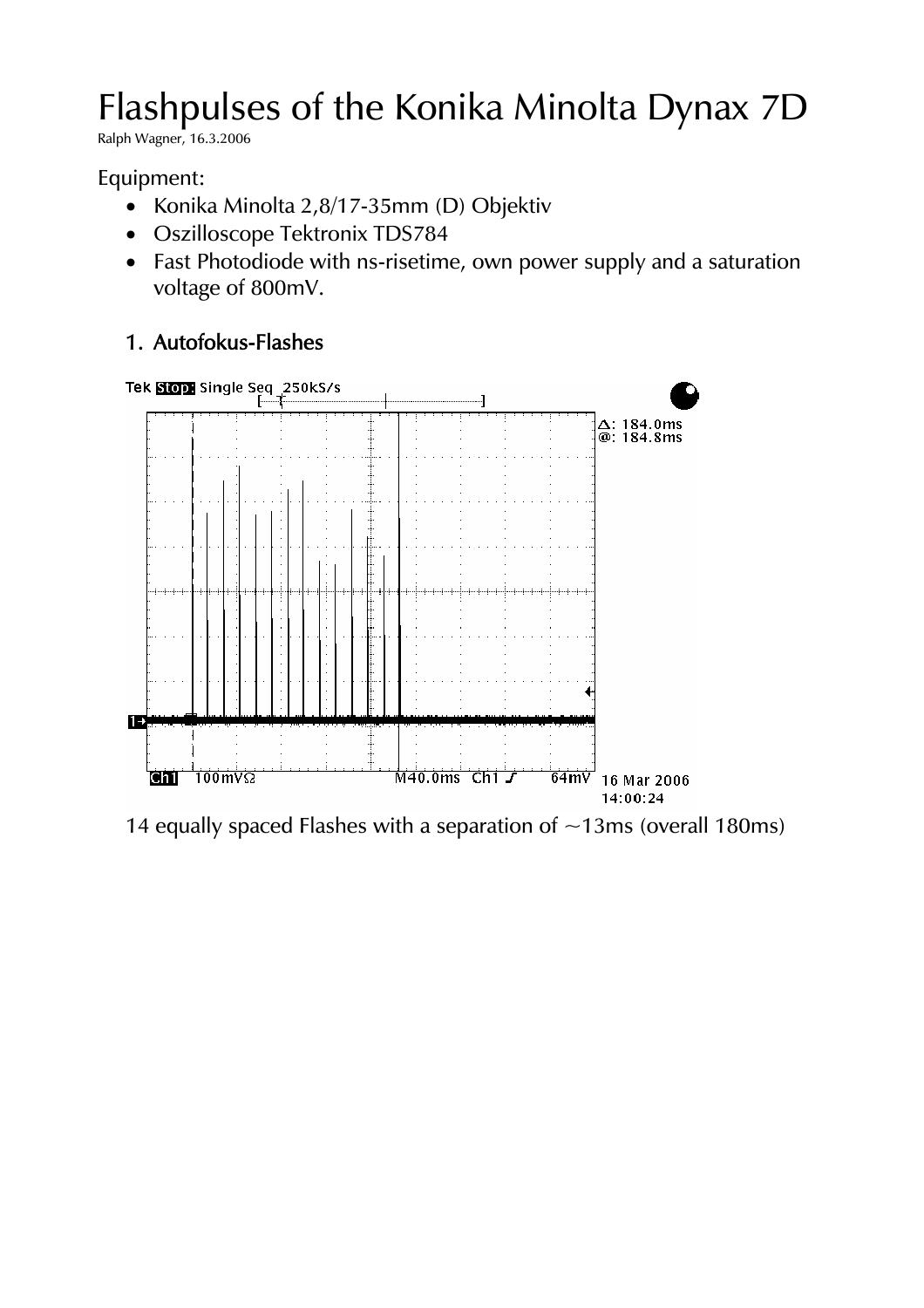## 2. Fill-flash/ADI-flash<br>Tek **Stop:** Single Seq 250kS/s



14:06:40<br>The measuring-pre-flash consists of 4 single flashes with a distance of ~3,2ms (overall 9,5ms). The main-flash follows 142ms after the first measuring-pre-flash. A change of this value in different illumination setups is not observed.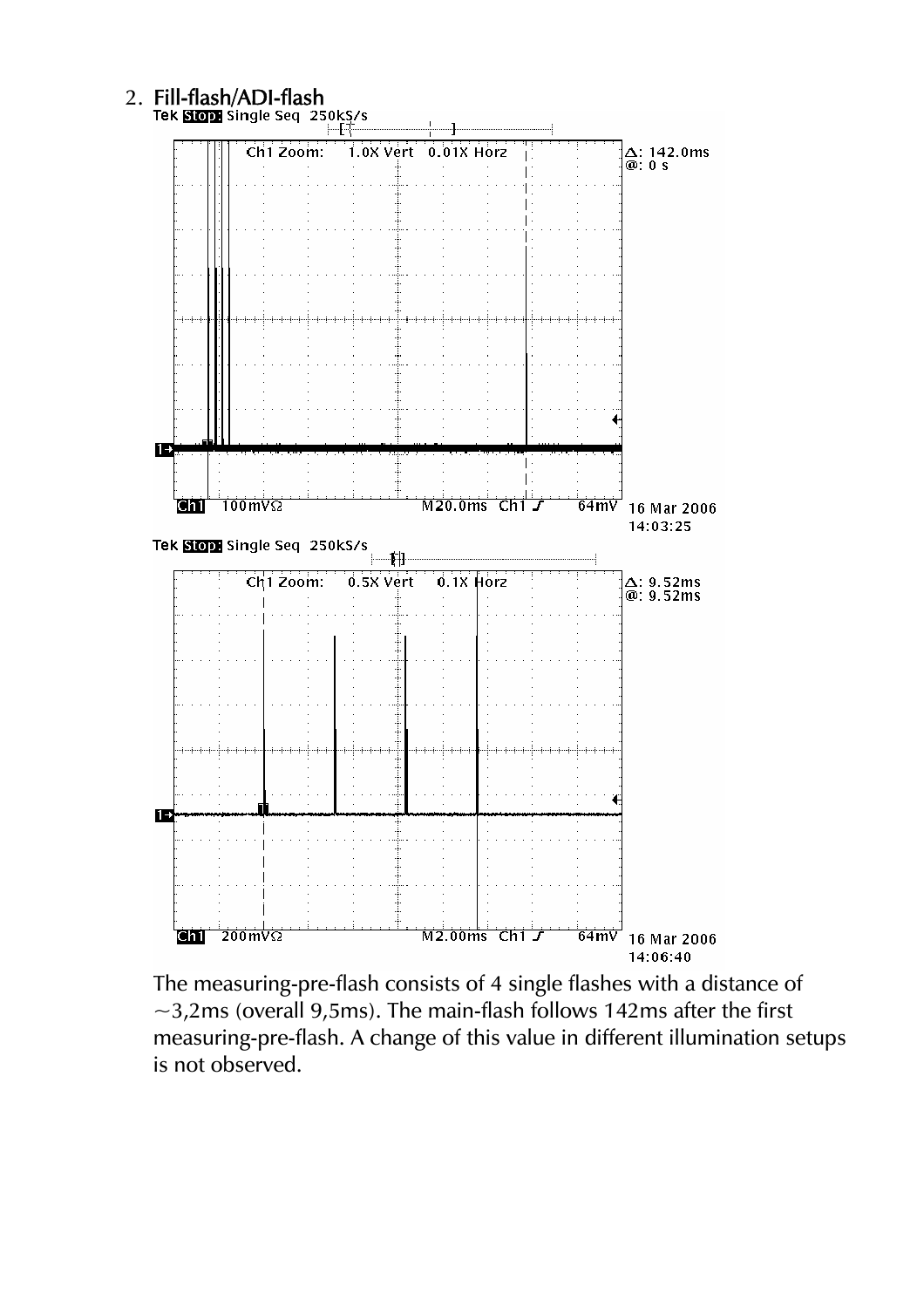

The pulse duration of the measuring-pre-flash is  $\sim$ 25 $\mu$ s. The normal time for the blinking reflex is given as about 250ms. As many people a photographed with closed or bedroom eyes, their reaction is clearly faster. A research of technical college of Cologne, Germany, revealed that 20% of the people take a longer time than 250ms to close the eyes. [Source: german wikipedia]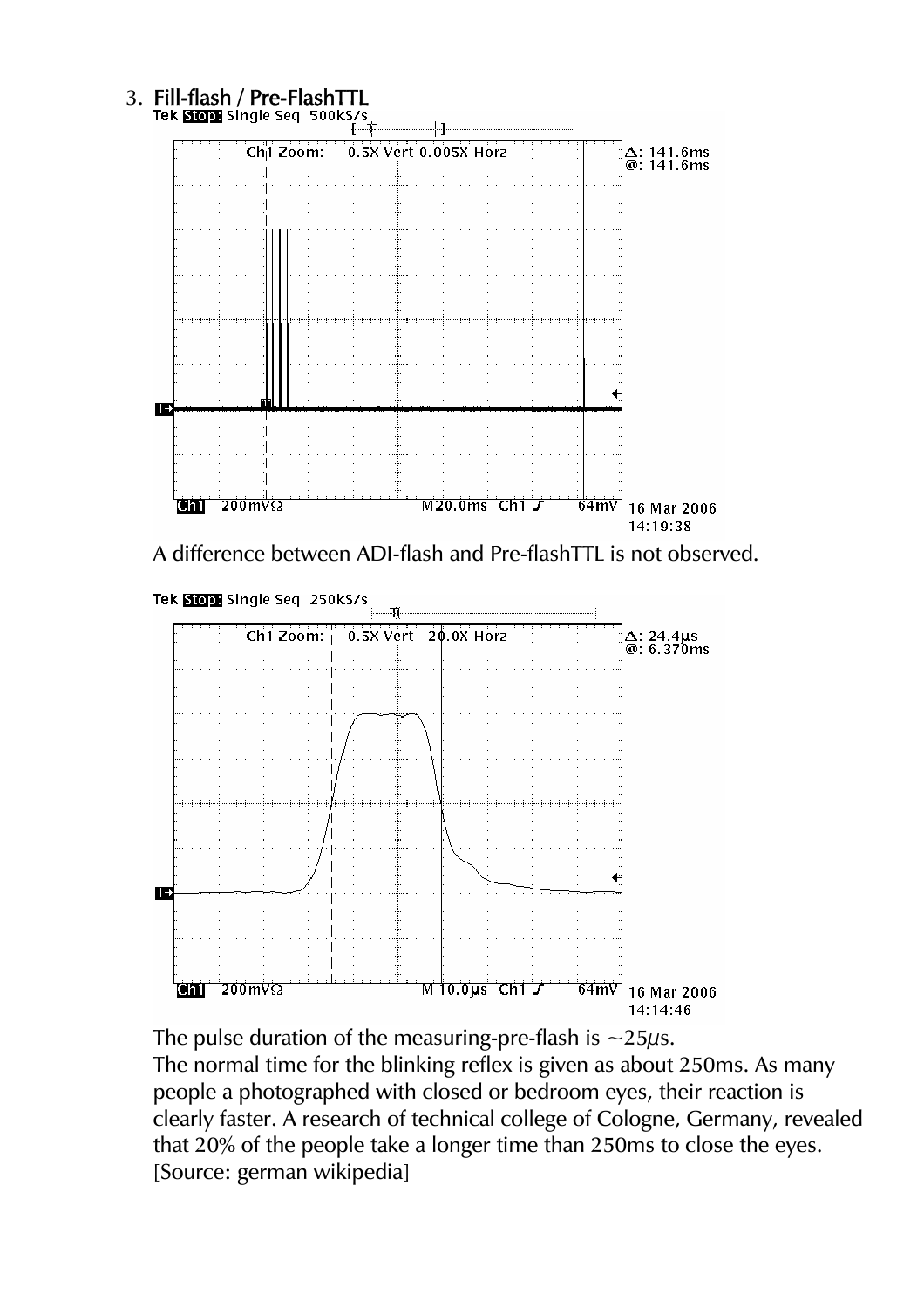

| Flash rate        | 1/1        | 1/2        | 1/4        | 1/8       | 1/16      |
|-------------------|------------|------------|------------|-----------|-----------|
| Pulse duration    | $370\mu s$ | $400\mu s$ | $148\mu s$ | $77\mu s$ | $44\mu s$ |
| $\Delta t$ (FWHM) |            |            |            |           |           |
| equivalent to     | 1/2700s    | 1/2500s    | 1/6800s    | 1/13000s  | 1/22700   |
|                   |            |            |            |           |           |

In a dark room already at 1/4 flash rate a shorter exposure time is reached than the possible with the shortest exposure time of the camera. The overall illumination time at flash rate 1/1 is longe than 1ms, bcause of the tail.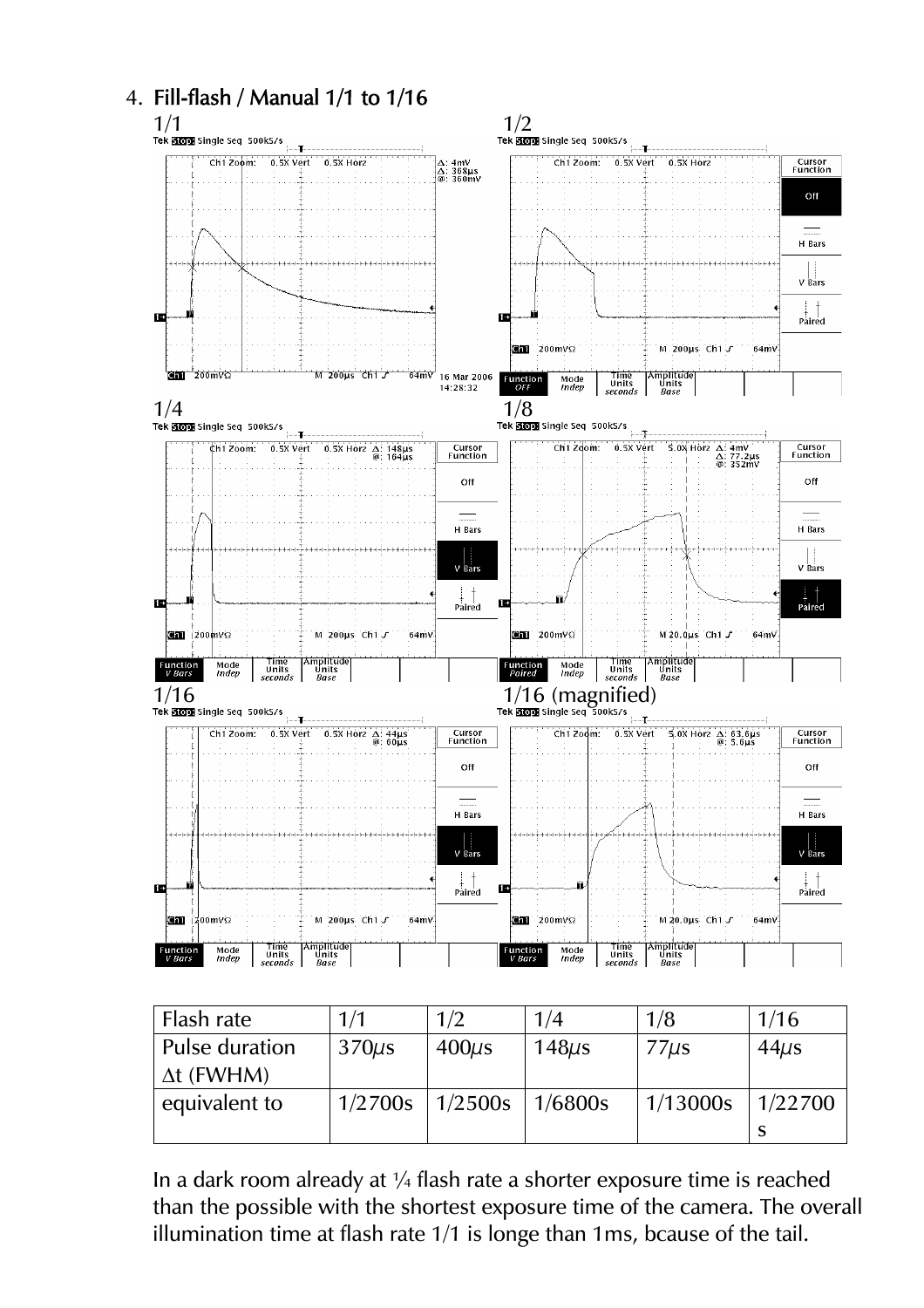

For stricture of the pupils 4 flashes with a distance of 190ms are given (overall 575ms). The main flash follows 250ms after the last Red-eye-preflash.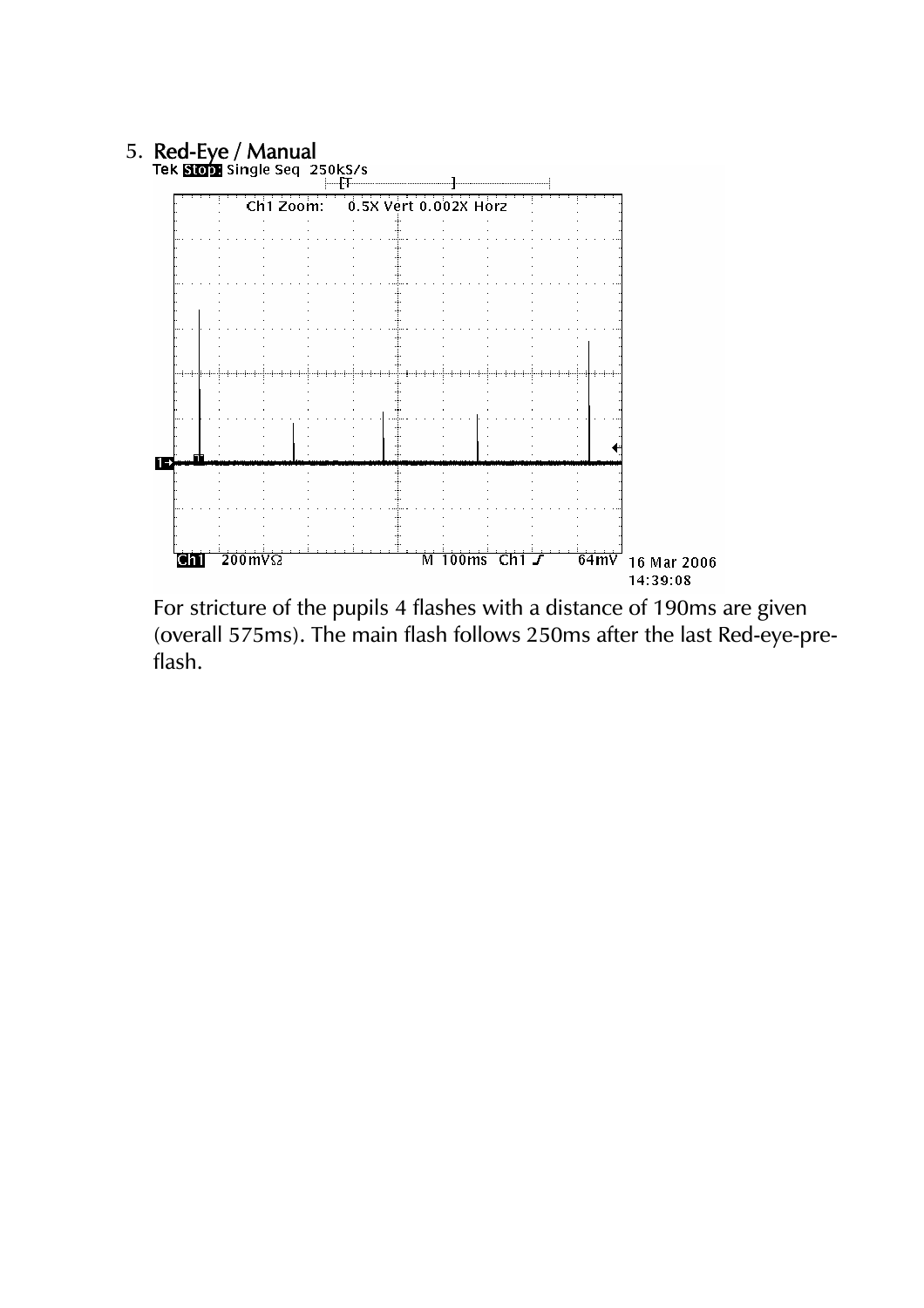## 6. Red-Eye / ADI-flash<br>Tek **Stop** Single Seq 250kS/s



Compared to the manual-flash here the measuring-pre-flashes are included between the last red-eye-pre-flash and the main-flash. The main-flash is again 142ms after the first measuring-pre-flash. The distance between the first red-eye-pre-flash and the main-flash does not change much. It might be delayed by the time for the measuring-pre-flashes (not checked).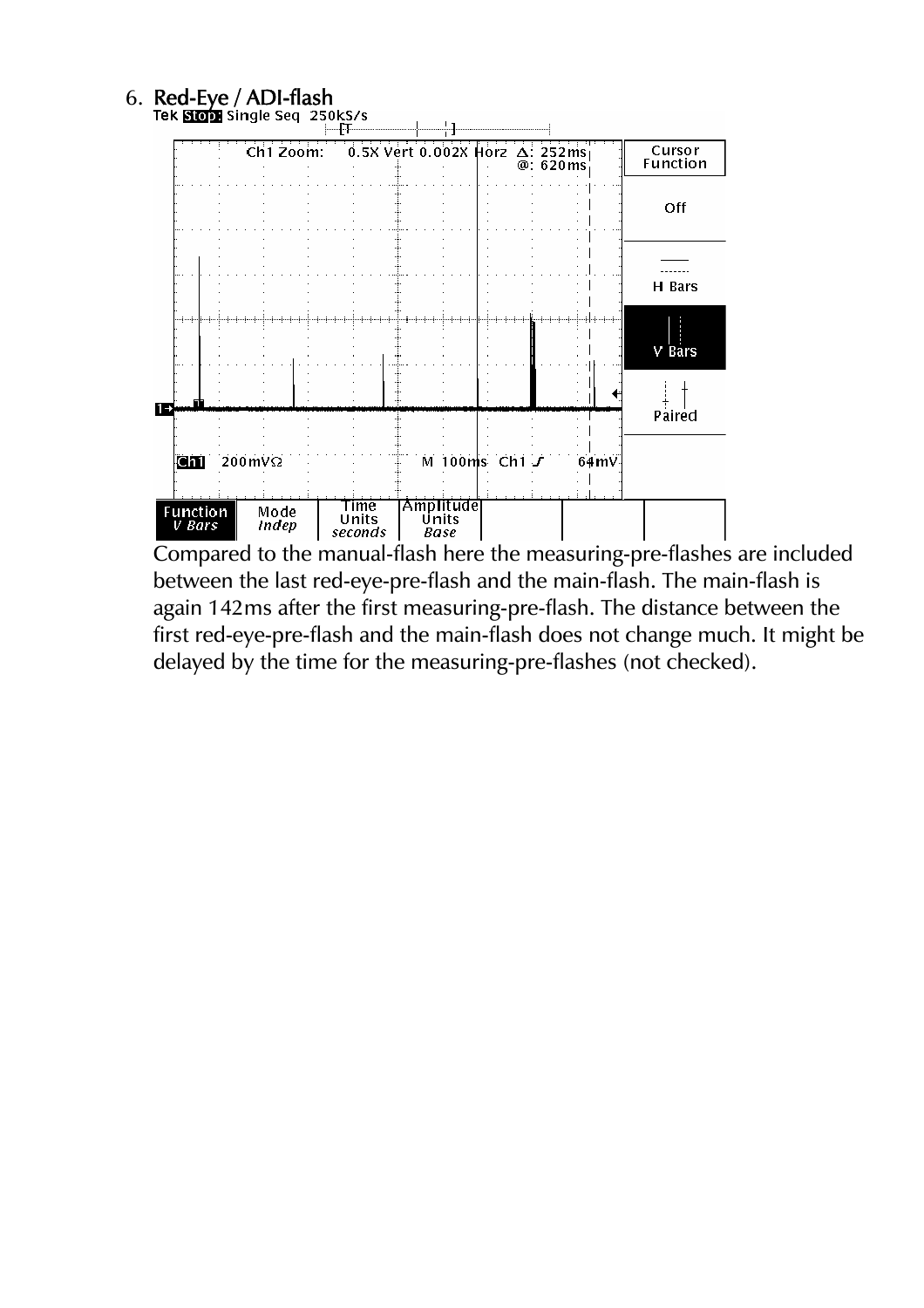## 7. Rear-Sync. / ADI-flash, Mode S, 1/10s

Measurement of the displacement of the main flash between fill-flash and rear-sync.



At rear-sync.-mode the main-flash is 85ms later than in fill-flash-mode (at a exposuretime of 1/10s (equivalent to 100ms). In one or both flash-modes the flash is not moved maximal to the beginning or the end of the exposure time.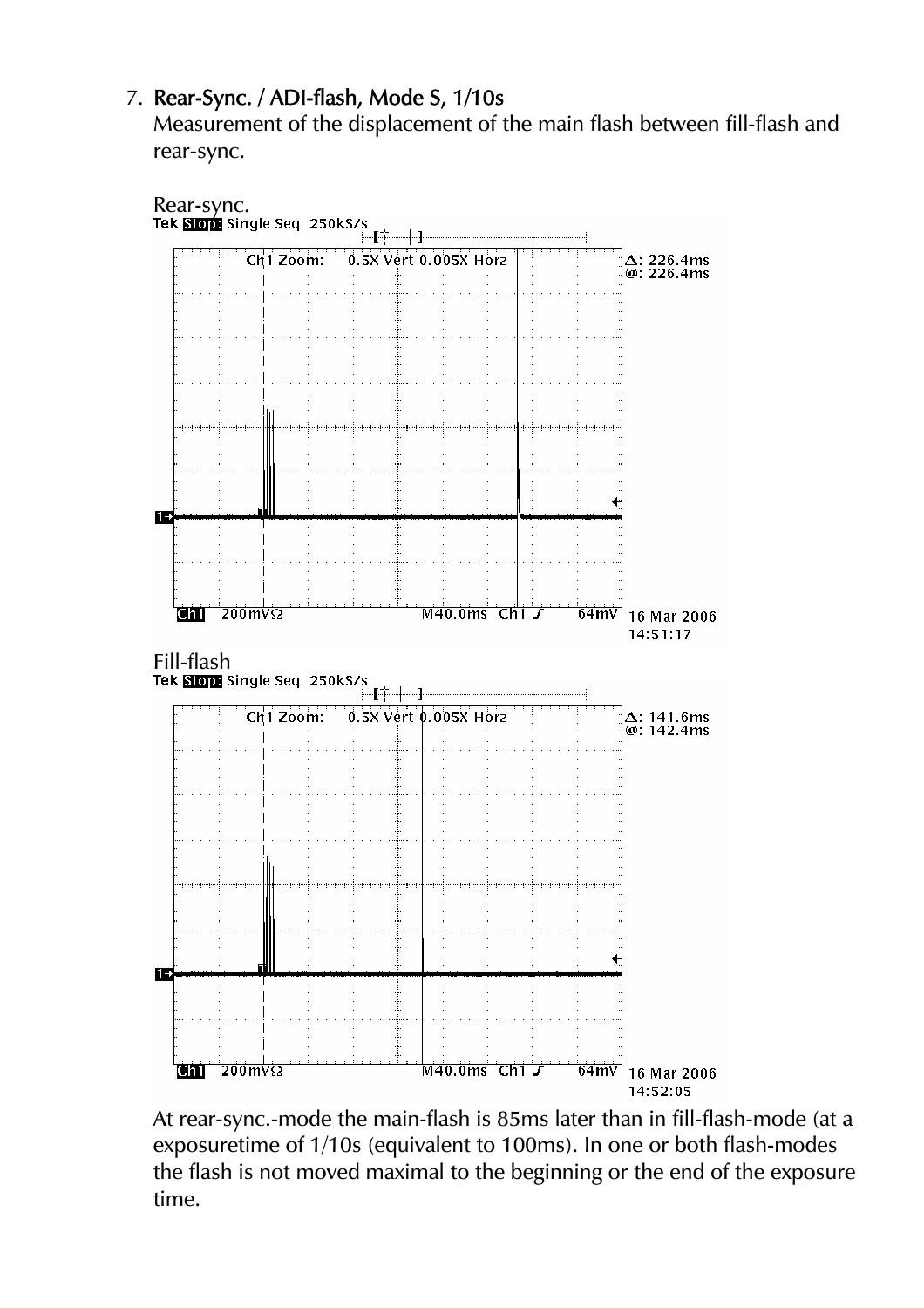

8. Wireless, Test-flash at pressing the AEL-button Tek Stop Single Seq 250kS/s

At wireless-mode the test-flash for testing the wireless connection to the remote flash consists of 3 flashes separated by 1,0ms.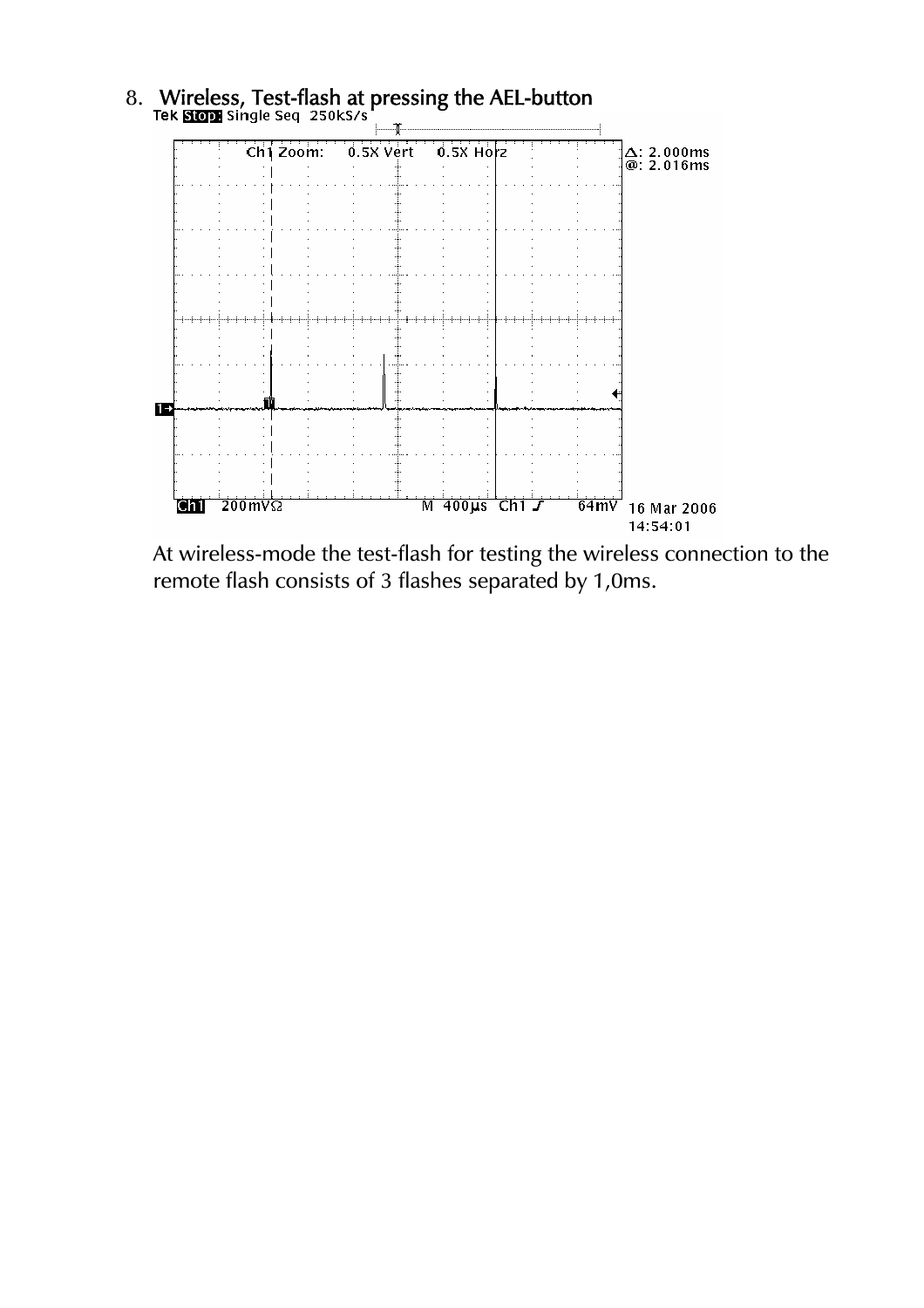## 9. Wireless / ADI-flash

In this case the pattern of the flashes is complicated:<br>Tek **stop** single seq 250ks/s



This sequence is shown magnified on the next page.